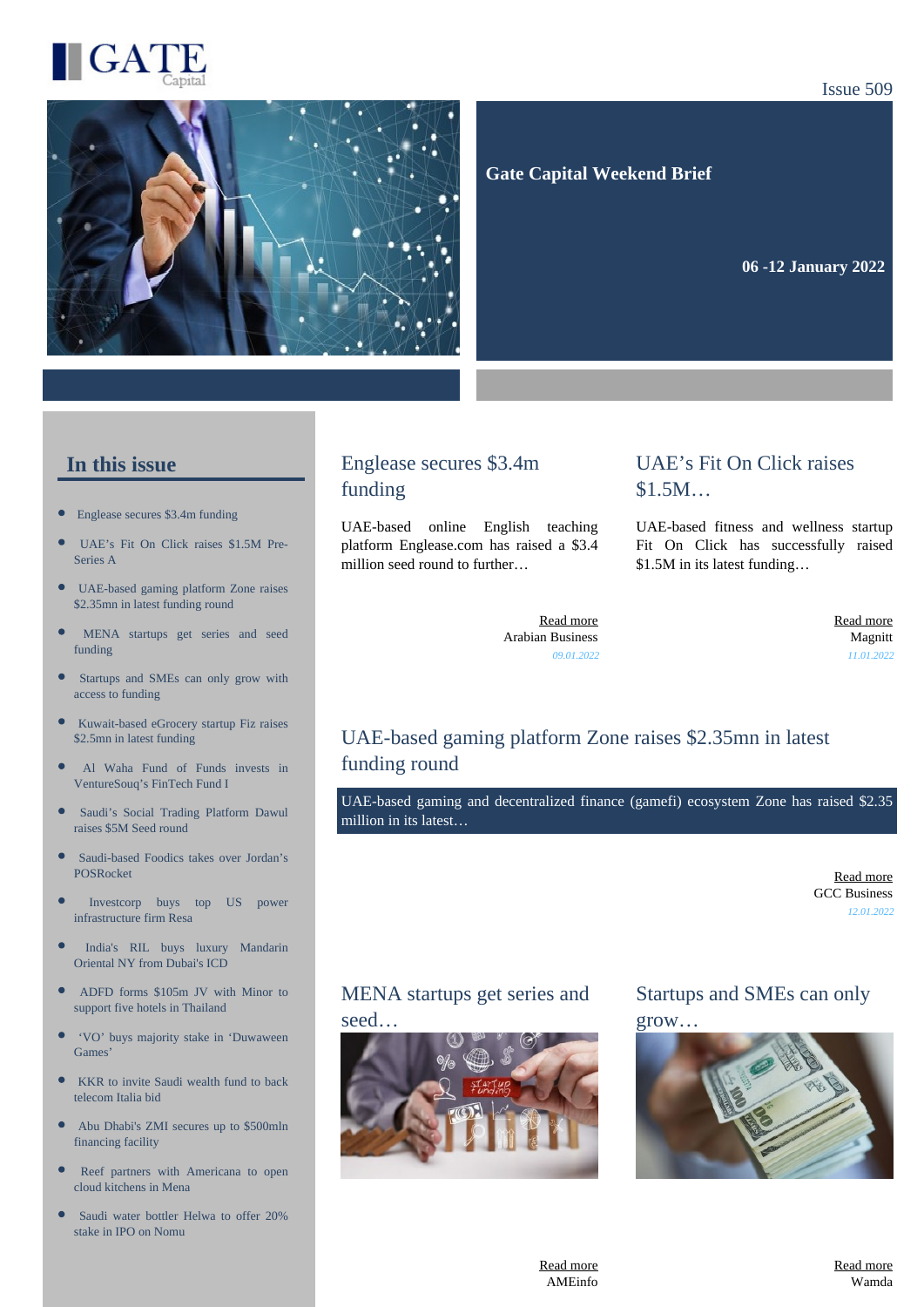*09.01.2022*

 [Read more](https://gatecapital.net/back_office/newsletters/tracking/5577/651) Arabian Business *11.01.2022*

#### Kuwait-based eGrocery startup Fiz raises…

 Kuwait-based Q-commerce (quick commerce) startup and online grocery delivery platform, Fiz, has raised \$2.5 million in its latest funding round.

### Al Waha Fund of Funds invests in VentureSouq's…

 Bahrain's Al Waha Fund of Funds has invested in Venture Souq's FinTech Fund I, the region's first sector-specific fund focused on FinTech across the Middle East and North Africa (MENA) region and Pakistan.

# Saudi's Social Trading Platform Dawul…

 Riyad-based social trading platform Dawul has successfully raised \$5M in its latest funding round. The SEED round was led by RAED Ventures with participation from Impact46, Seedra Ventures, Derayah Venture, and Sukna Ventures.

 [Read more](https://gatecapital.net/back_office/newsletters/tracking/5572/651) GCC Business *07.01.2022*

 [Read more](https://gatecapital.net/back_office/newsletters/tracking/5570/651) GCC Business *07.01.2022*

## Saudi-based Foodics takes over Jordan's…

 Foodics, a Riyadh-based food and beverage (F&B) and retail technology startup, has acquired the second largest restaurant cloud technology provider in the Middle East and North Africa (MENA), POSRocket in a bid to further expand outside of Saudi Arabia.

# Investcorp buys top US power infrastructure…

 Bahrain-based Investcorp, a leading global alternative investment firm, has announced its acquisition of Resa Power, a major provider of mission-critical engineering, testing and maintenance services for electrical infrastructure in the US, from Blue Sea Capital.

'VO' buys majority stake in

Kuwaiti games mobile application.

 VO, the first Kuwait-based integrated youth platform for incubating young talents, has signed a deal to acquire a majority stake in \$3.6 million 'Duwaween Games', a

'Duwaween…

# India's RIL buys luxury Mandarin Oriental…

 Indian conglomerate Reliance Industries (RIL) seems to be on a shopping spree. After grabbing trophy assets in London, RIL is now training its sights on New York.

 [Read more](https://gatecapital.net/back_office/newsletters/tracking/5571/651) GCC Business *10.01.2022*

Trade Arabia *09.01.2022*

[Read more](https://gatecapital.net/back_office/newsletters/tracking/5568/651)

# ADFD forms \$105m JV with Minor to support…

 Abu Dhabi Fund for Development has formed a \$104.8 million joint venture with Bangkok-based Minor International Public Company Limited (MINT) to invest in five tourist resort assets in Thailand.

# KKR to invite Saudi wealth fund to back…

 KKR & Co. has reached out to Saudi Arabia's sovereign wealth fund as it seeks co-investors to join its proposed acquisition of Telecom Italia SpA, people with knowledge of the matter said.

 [Read more](https://gatecapital.net/back_office/newsletters/tracking/5575/651) Magnitt *10.01.2022*

 [Read more](https://gatecapital.net/back_office/newsletters/tracking/5573/651) Zawya *10.01.2022*